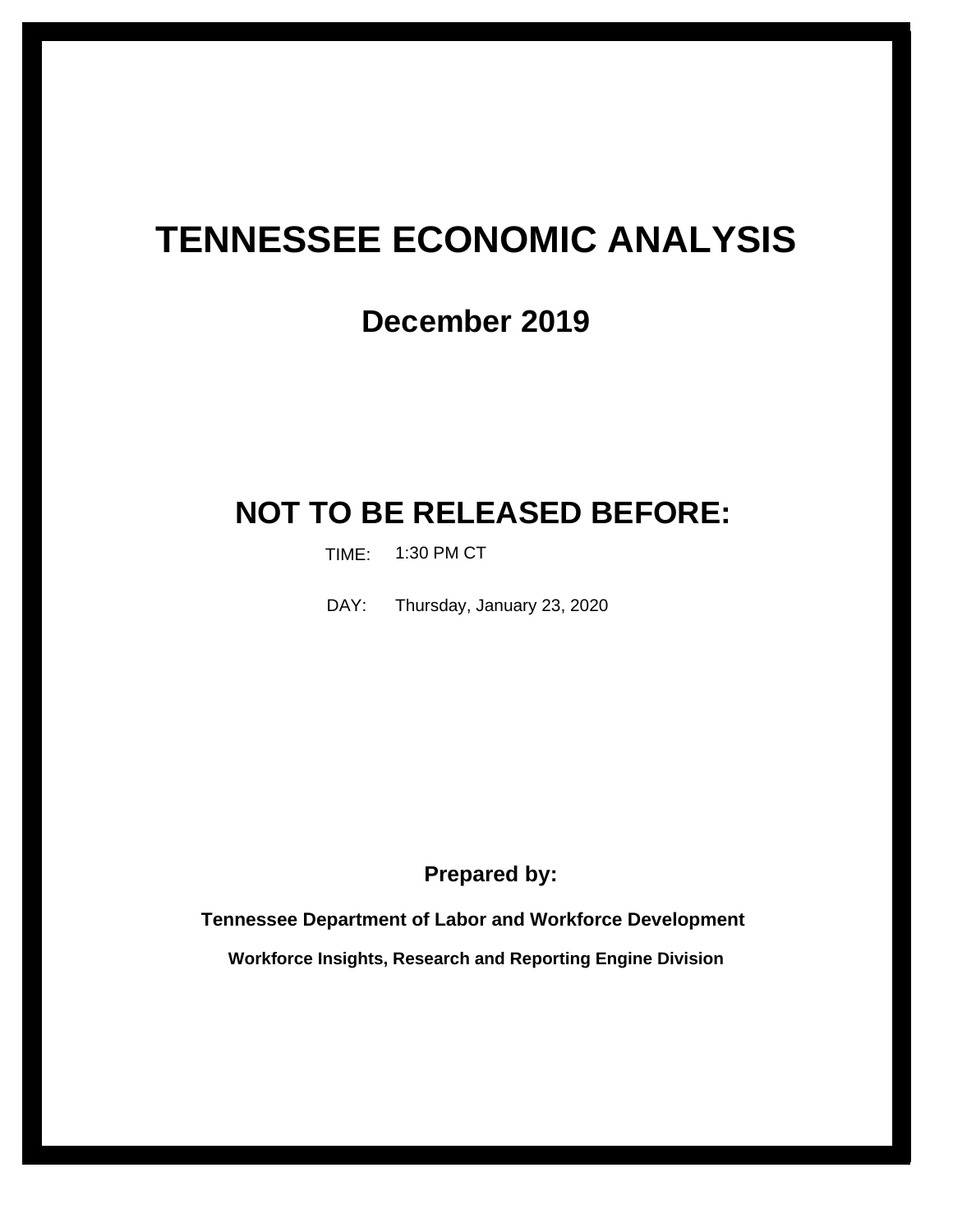## **Table of Contents**

| <b>Economic Indicators</b>                              | <u>Page</u>    |
|---------------------------------------------------------|----------------|
| <b>Briefing Packet Summary</b>                          | 1              |
| Labor Force Estimates Summary - Household Survey        | $\overline{2}$ |
| Seasonally Adjusted Nonfarm Employment                  | 3              |
| Major Changes in Seasonally Adjusted Nonfarm Employment | 3              |
| <b>Business Survey - Not Seasonally Adjusted</b>        | $4 - 5$        |
|                                                         |                |
| <b>Appendix</b>                                         |                |
| Unemployment Rates, 2008 - 2019                         | 6              |
| Hours and Earnings of Production Workers                | 7              |
|                                                         |                |
| <b>Graphs</b>                                           |                |
| <b>Tennessee Unemployment Rates</b>                     | 8              |
| Unemployment Rates - U.S. and Tennessee                 | 8              |
| Goods - Producing Jobs in Tennessee                     | 9              |
| Service - Providing Jobs in Tennessee                   | 9              |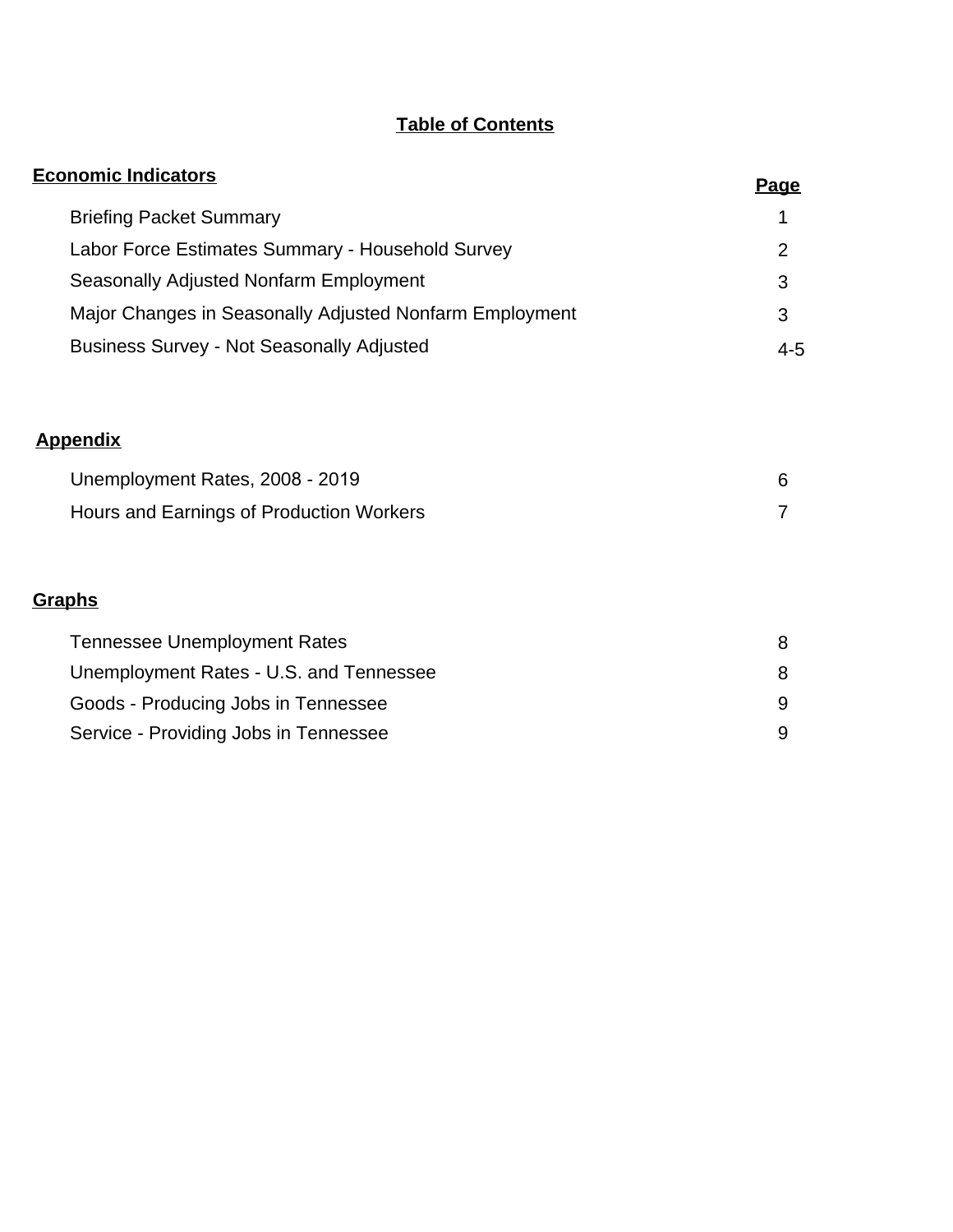#### **BRIEFING PACKET SUMMARY**

#### **December 2019 pre.**

#### **Unemployment Rates**

| <b>Tennessee</b>               |         | December 2018 November 2019 rev. | December 2019 pre. | Change From: |           |  |
|--------------------------------|---------|----------------------------------|--------------------|--------------|-----------|--|
|                                |         |                                  |                    | Year Ago     | Month Ago |  |
| <b>Not Seasonally Adjusted</b> | $3.0\%$ | 3.1%                             | 3.1%               | 0.1%         | 0.0%      |  |
| Seasonally Adjusted            | 3.3%    | 3.3%                             | 3.3%               | 0.0%         | 0.0%      |  |
| <b>United States</b>           |         |                                  |                    |              |           |  |
| <b>Not Seasonally Adjusted</b> | $3.7\%$ | 3.3%                             | 3.4%               | $-0.3%$      | 0.1%      |  |
| Seasonally Adjusted            | 3.9%    | 3.5%                             | 3.5%               | $-0.4\%$     | 0.0%      |  |

#### **Hours and Earnings of Production Workers (Manufacturing)**

| Tennessee               | November 2019 rev. | December 2019 pre. | Change  |
|-------------------------|--------------------|--------------------|---------|
| Average Weekly Earnings | \$856.24           | \$870.68           | \$14.44 |
| Average Weekly Hours    | 42.2               | 41.9               | -0.3    |
| Average Hourly Earnings | \$20.29            | \$20.78            | \$0.49  |

#### **United States**

| Average Weekly Earnings | \$934.50 | \$947.94 | \$13.44 |
|-------------------------|----------|----------|---------|
| Average Weekly Hours    | r        | 42.U     | ∪.∪     |
| Average Hourly Earnings | \$22.41  | \$22.57  | \$0.16  |

#### **Summary**

Tennessee's December seasonally adjusted unemployment rate remained the same at 3.3% from the revised November seasonally adjusted unemployment rate.

Over the past year, Tennessee's seasonally adjusted unemployment rate remained the same at 3.3% while the national rate declined from 3.9% to 3.5%.

Total nonfarm employment increased 2,000 jobs from November to December. The largest increases occurred in manufacturing, trade/transportation/utilities, and leisure/hospitality.

Over the year, nonfarm employment increased 49,200 jobs. The largest increases occurred in leisure/hospitality, professional/business services, and trade/transportation/utilities.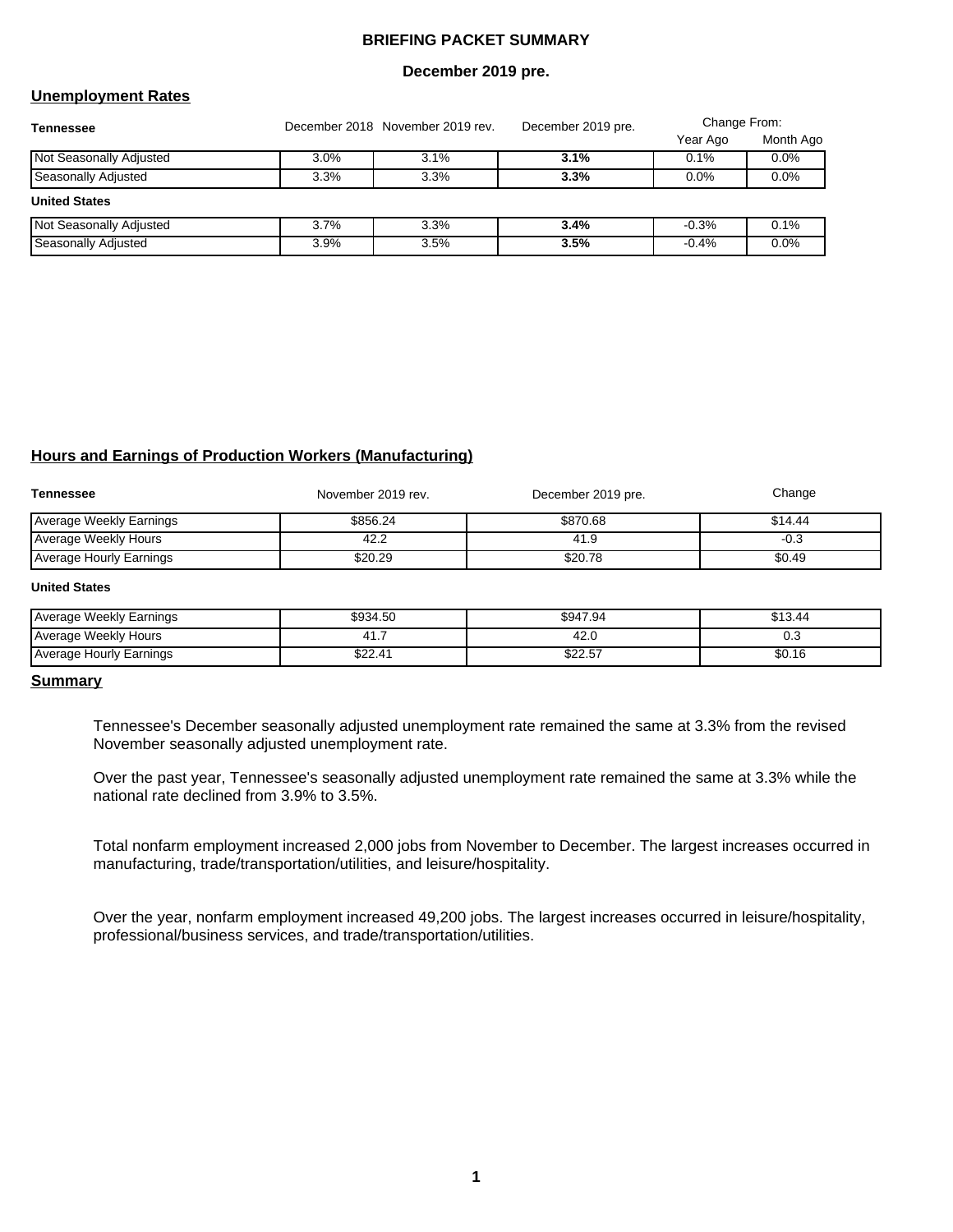### **LABOR FORCE ESTIMATES SUMMARY**

### **HOUSEHOLD SURVEY**

| Tennessee*               | December                            | Revised          | Preliminary             |         | Change from December  | Change from November<br>2019 to December 2019 |                   |  |
|--------------------------|-------------------------------------|------------------|-------------------------|---------|-----------------------|-----------------------------------------------|-------------------|--|
| Not Seasonally Adjusted  | 2018                                | November<br>2019 | <b>December</b><br>2019 |         | 2018 to December 2019 |                                               |                   |  |
| Civilian Labor Force     | 3,245,759                           | 3,355,736        | 3,358,778               | 113,019 | 3.5%                  | 3,042                                         | 0.1%              |  |
| Employment               | 3,148,104                           | 3,252,828        | 3,253,788               | 105,684 | 3.4%                  | 960                                           | $0.0\%$           |  |
| Unemployment             | 97,655                              | 102,908          | 104,990                 | 7,335   | 7.5%                  | 2,082                                         | 2.0%              |  |
| <b>Unemployment Rate</b> | 3.0%                                | 3.1%             | 3.1%                    | 0.1     | percentage points     |                                               | percentage points |  |
| Seasonally Adjusted      |                                     |                  |                         |         |                       |                                               |                   |  |
| Civilian Labor Force     | 3,255,650                           | 3,363,560        | 3,368,072               | 112,422 | 3.5%                  | 4,512                                         | 0.1%              |  |
| Employment               | 3,256,382<br>3,147,513<br>3,250,988 |                  |                         | 108,869 | 3.5%                  | 5,394                                         | 0.2%              |  |
| Unemployment             | 108,137                             | 112,572          | 111,690                 | 3,553   | 3.3%                  | $-882$                                        | $-0.8%$           |  |
| Unemployment Rate        | 3.3%                                | 3.3%             | 3.3%                    | 0.0     | percentage points     | 0.0                                           | percentage points |  |

| <b>United States **</b><br>Not Seasonally Adjusted | December<br>2018 | Revised<br>November<br>2019 | <b>Preliminary</b><br><b>December</b><br>2019 |                             | Change from December<br>2018 to December 2019 | Change from November<br>2019 to December 2019 |                   |  |
|----------------------------------------------------|------------------|-----------------------------|-----------------------------------------------|-----------------------------|-----------------------------------------------|-----------------------------------------------|-------------------|--|
| Civilian Labor Force                               | 162,510,000      | 164,386,000                 | 164,007,000                                   | 1,497,000                   | 0.9%                                          | $-379,000$                                    | $-0.2%$           |  |
| Employment                                         | 156,481,000      | 158,945,000                 | 158,504,000                                   | 2,023,000                   | 1.3%                                          | $-441,000$                                    | $-0.3%$           |  |
| Unemployment                                       | 6,029,000        | 5,441,000                   | 5,503,000                                     | $-526,000$                  | $-8.7%$                                       | 62,000                                        | 1.1%              |  |
| Unemployment Rate                                  | 3.7%             | 3.3%                        | 3.4%                                          | $-0.3$<br>percentage points |                                               | 0.1                                           | percentage points |  |
| Seasonally Adjusted                                |                  |                             |                                               |                             |                                               |                                               |                   |  |
| Civilian Labor Force                               | 163,111,000      | 164,347,000                 | 164,556,000                                   | 1,445,000                   | 0.9%                                          | 209,000                                       | 0.1%              |  |
| Employment                                         | 156,825,000      | 158,536,000                 | 158,803,000                                   | 1,978,000                   | 1.3%                                          | 267,000                                       | 0.2%              |  |
| Unemployment                                       | 6,286,000        | 5,811,000                   | 5,753,000                                     | $-533,000$                  | $-8.5%$                                       | $-58,000$                                     | $-1.0%$           |  |
| Unemployment Rate                                  | 3.9%             | 3.5%                        | 3.5%                                          | $-0.4$                      | percentage points                             | 0.0                                           | percentage points |  |

\* Error range for Tennessee estimates cannot be computed

\*\* Error range for U.S. estimates is +/- 0.2%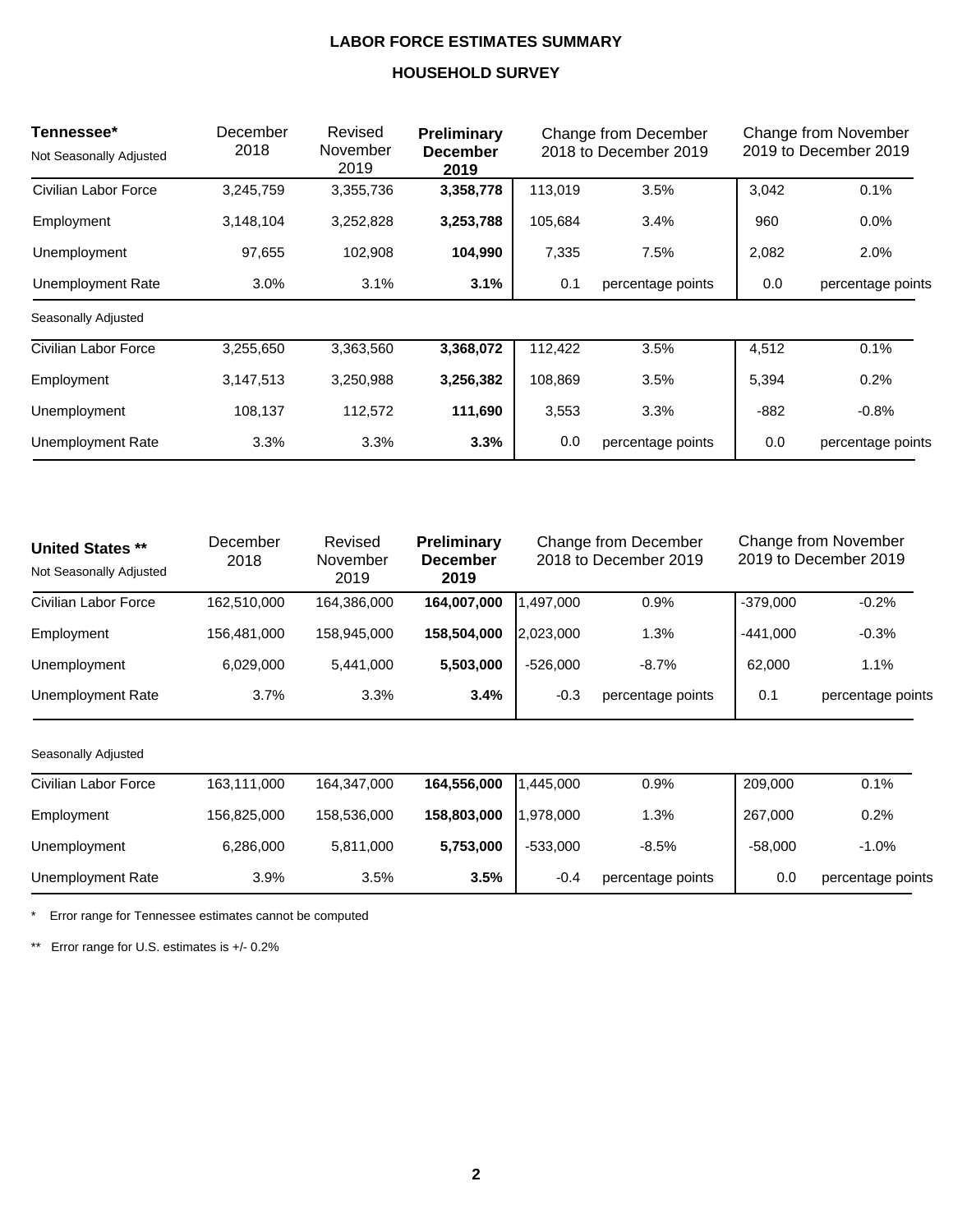#### **Seasonally Adjusted Nonfarm Employment Annual Change Monthly Change Monthly Change**

|                                                  |         |              |                                    | Amuudi Ondinyo   |                                   |          |                                   |  |
|--------------------------------------------------|---------|--------------|------------------------------------|------------------|-----------------------------------|----------|-----------------------------------|--|
| (numbers in thousands)                           |         |              |                                    |                  | December 2018 to<br>December 2019 |          | November 2019 to<br>December 2019 |  |
|                                                  | 2018    | 2019<br>rev. | December November December<br>2019 | Net Chg.         | % chg.                            | Net Chg. | % chg.                            |  |
| Total Non-Farm                                   | 3,087.3 | 3,134.5      | 3,136.5                            | 49.2             | 1.6%                              | 2.0      | 0.1%                              |  |
| Mining, Logging, and Construction                | 131.4   | 128.6        | 128.6                              | $-2.8$           | $-2.1%$                           | 0.0      | 0.0%                              |  |
| Manufacturing                                    | 353.3   | 357.0        | 359.3                              | 6.0              | 1.7%                              | 2.3      | 0.6%                              |  |
| Durable Goods Manufacturing                      | 225.9   | 227.2        | 228.2                              | 2.3              | 1.0%                              | 1.0      | 0.4%                              |  |
| Non-Durable Goods Manufacturing                  | 127.4   | 129.8        | 131.1                              | 3.7              | 2.9%                              | 1.3      | 1.0%                              |  |
| Trade, Transportation, and Utilities             | 633.8   | 639.0        | 640.9                              | 7.1              | 1.1%                              | 1.9      | 0.3%                              |  |
| <b>Wholesale Trade</b>                           | 120.6   | 119.4        | 119.8                              | $-0.8$           | $-0.7%$                           | 0.4      | 0.3%                              |  |
| <b>Retail Trade</b>                              | 340.3   | 342.1        | 343.2                              | 2.9              | 0.9%                              | 1.1      | 0.3%                              |  |
| Transportation, Warehousing, and Utilities       | 172.9   | 177.5        | 177.9                              | 5.0              | 2.9%                              | 0.4      | 0.2%                              |  |
| Information                                      | 45.4    | 48.4         | 47.5                               | 2.1              | 4.6%                              | $-0.9$   | $-1.9%$                           |  |
| <b>Financial Activities</b>                      | 164.5   | 168.7        | 168.2                              | $\overline{3.7}$ | 2.2%                              | $-0.5$   | $-0.3%$                           |  |
| Finance and Insurance                            | 122.1   | 125.6        | 125.5                              | 3.4              | 2.8%                              | $-0.1$   | $-0.1%$                           |  |
| Real Estate, Rental, and Leasing                 | 42.4    | 43.1         | 42.7                               | 0.3              | 0.7%                              | $-0.4$   | $-0.9%$                           |  |
| <b>Professional and Business Services</b>        | 419.9   | 428.0        | 427.3                              | 7.4              | 1.8%                              | $-0.7$   | $-0.2%$                           |  |
| Professional, Scientific, and Technical Services | 141.8   | 147.4        | 146.9                              | 5.1              | 3.6%                              | $-0.5$   | $-0.3%$                           |  |
| Management of Companies and Enterprises          | 51.2    | 53.0         | 53.4                               | 2.2              | 4.3%                              | 0.4      | 0.8%                              |  |
| Administrative, Support, and Waste Services      | 226.9   | 227.6        | 227.0                              | 0.1              | 0.0%                              | $-0.6$   | $-0.3%$                           |  |
| <b>Education and Health Services</b>             | 435.5   | 441.3        | 441.2                              | 5.7              | 1.3%                              | $-0.1$   | 0.0%                              |  |
| <b>Educational Services</b>                      | 59.3    | 60.5         | 59.9                               | 0.6              | 1.0%                              | $-0.6$   | $-1.0%$                           |  |
| <b>Health Care and Social Assistance</b>         | 376.2   | 380.8        | 381.3                              | 5.1              | 1.4%                              | 0.5      | 0.1%                              |  |
| Leisure and Hospitality                          | 346.9   | 362.2        | 362.8                              | 15.9             | 4.6%                              | 0.6      | 0.2%                              |  |
| Arts, Entertainment, and Recreation              | 39.8    | 47.4         | 47.3                               | 7.5              | 18.8%                             | $-0.1$   | $-0.2%$                           |  |
| Accommodation and Food Services                  | 307.1   | 314.8        | 315.5                              | 8.4              | 2.7%                              | 0.7      | 0.2%                              |  |
| Other Services                                   | 120.2   | 120.1        | 120.0                              | $-0.2$           | $-0.2%$                           | $-0.1$   | $-0.1%$                           |  |
| Government                                       | 436.4   | 441.2        | 440.7                              | 4.3              | 1.0%                              | $-0.5$   | $-0.1%$                           |  |
| <b>Federal Government</b>                        | 49.8    | 50.3         | 50.1                               | 0.3              | 0.6%                              | $-0.2$   | $-0.4%$                           |  |
| <b>State Government</b>                          | 98.7    | 100.2        | 99.8                               | 1.1              | 1.1%                              | $-0.4$   | $-0.4%$                           |  |
| <b>Local Government</b>                          | 287.9   | 290.7        | 290.8                              | 2.9              | 1.0%                              | 0.1      | 0.0%                              |  |

## **Major Changes in Seasonally Adjusted Nonfarm Employment (in thousands)**

I. Monthly Change (from November 2019 rev. to December 2019 pre.)

|                                                              | November 2019 | December 2019 | Change |
|--------------------------------------------------------------|---------------|---------------|--------|
| A. Major Employment Increases                                | rev.          | pre.          |        |
| Manufacturing                                                | 357.0         | 359.3         | 2.3    |
| Trade, Transportation, and Utilities                         | 639.0         | 640.9         | 1.9    |
| Leisure and Hospitality                                      | 362.2         | 362.8         | 0.6    |
| <b>B. Major Employment Decreases</b>                         |               |               |        |
| Information                                                  | 48.4          | 47.5          | $-0.9$ |
| Professional and Business Services                           | 428.0         | 427.3         | $-0.7$ |
| <b>Financial Activities</b>                                  | 168.7         | 168.2         | $-0.5$ |
| II. Yearly Change (from December 2018 to December 2019 pre.) | December 2018 | December 2019 | Change |
| A. Major Employment Increases                                |               | pre.          |        |
| Leisure and Hospitality                                      | 346.9         | 362.8         | 15.9   |
| <b>Professional and Business Services</b>                    | 419.9         | 427.3         | 7.4    |
| Trade, Transportation, and Utilities                         | 633.8         | 640.9         | 7.1    |
| <b>B. Major Employment Decreases</b>                         |               |               |        |
| <b>Wholesale Trade</b>                                       | 120.6         | 119.8         | $-0.8$ |
|                                                              |               |               |        |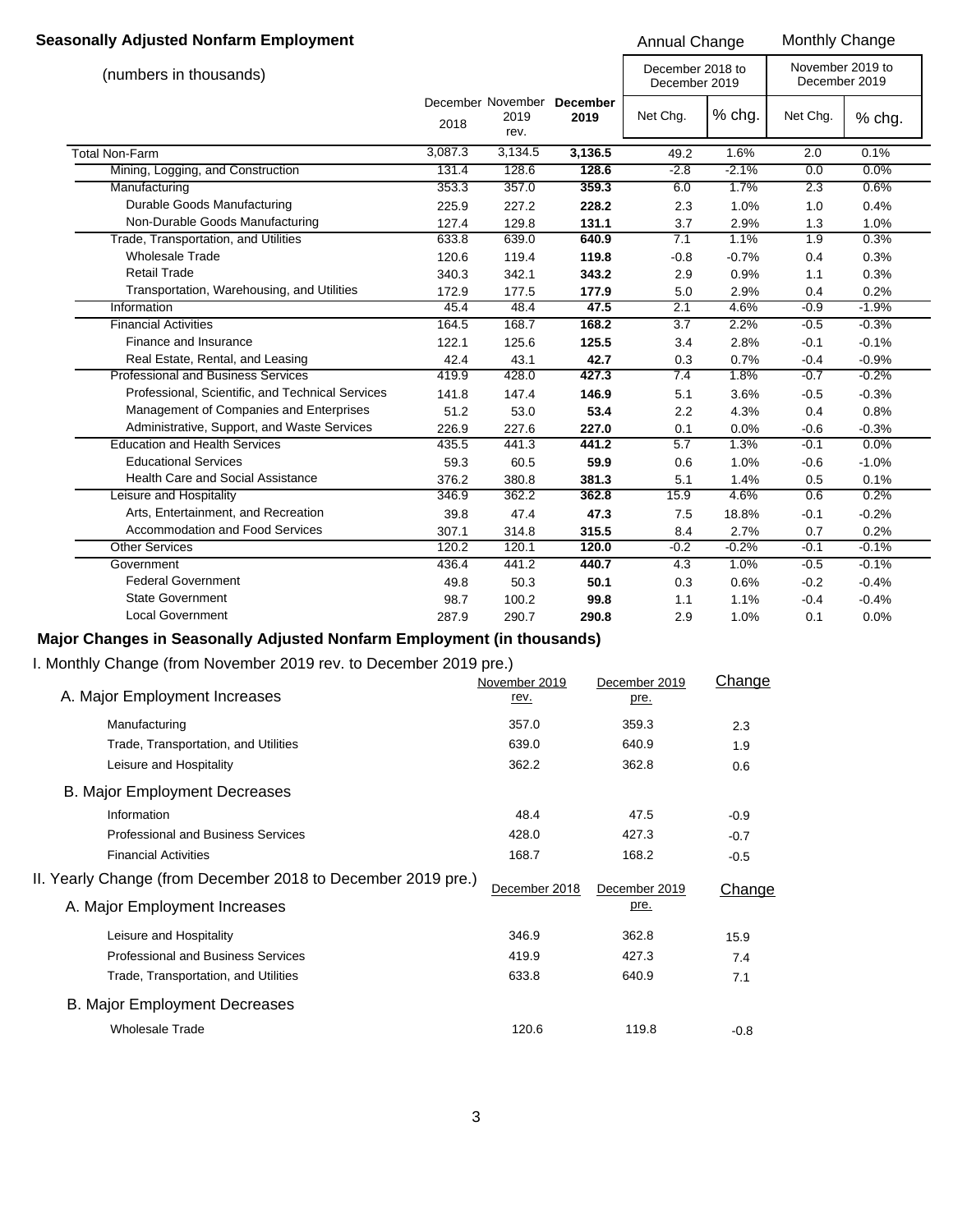## **BUSINESS SURVEY - Not Seasonally Adjusted**<br>Estimated Nonfarm Employment by Industry\*<br>Annual Change Monthly Change

| $\epsilon$                                                           | December November December |               |               | December 2018 to<br>December 2019 |                 | November 2019 to<br>December 2019 |                 |
|----------------------------------------------------------------------|----------------------------|---------------|---------------|-----------------------------------|-----------------|-----------------------------------|-----------------|
| (numbers in thousands)                                               | 2018                       | 2019<br>rev.  | 2019          | Net Chg.                          | % chg.          | Net Chg.                          | % chg.          |
| Total Non-Farm                                                       | 3,117.0                    | 3,176.0       | 3,166.6       | 49.6                              | 1.6%            | $-9.4$                            | $-0.3%$         |
| <b>Total Private</b>                                                 | 2,669.1                    | 2,721.0       | 2,716.3       | 47.2                              | 1.8%            | $-4.7$                            | $-0.2%$         |
| Goods Producing                                                      | 484.6                      | 487.6         | 487.7         | 3.1                               | 0.6%            | 0.1                               | 0.0%            |
| Mining, Logging, and Construction                                    | 131.1                      | 129.3         | 128.4         | $-2.7$                            | $-2.1%$         | $-0.9$                            | $-0.7%$         |
| Manufacturing                                                        | 353.5                      | 358.3         | 359.3         | 5.8                               | 1.6%            | 1.0                               | 0.3%            |
| Durable Goods Manufacturing                                          | 226.2                      | 228.0         | 228.1         | 1.9                               | 0.8%            | 0.1                               | 0.0%            |
| <b>Wood Products</b>                                                 | 12.5                       | 12.5          | 12.4          | $-0.1$                            | $-0.8%$         | $-0.1$                            | $-0.8%$         |
| <b>Non-Metallic Mineral Products</b>                                 | 14.3                       | 15.0          | 15.1          | 0.8                               | 5.6%            | 0.1                               | 0.7%            |
| <b>Primary Metal Products</b>                                        | 11.2<br>37.2               | 11.8          | 11.9          | 0.7                               | 6.3%            | 0.1                               | 0.8%            |
| <b>Fabricated Metal Products</b><br><b>Machinery Manufacturing</b>   | 25.3                       | 37.7<br>25.3  | 37.8<br>25.2  | 0.6<br>-0.1                       | 1.6%<br>$-0.4%$ | 0.1<br>$-0.1$                     | 0.3%<br>$-0.4%$ |
| <b>Computer and Electronic Products</b>                              | 5.3                        | 5.4           | 5.5           | 0.2                               | 3.8%            | 0.1                               | 1.9%            |
| <b>Electrical Equipment and Appliances</b>                           | 18.8                       | 18.7          | 18.7          | $-0.1$                            | $-0.5%$         | 0.0                               | 0.0%            |
| <b>Transportation Equipment</b>                                      | 75.2                       | 74.7          | 74.4          | $-0.8$                            | $-1.1%$         | $-0.3$                            | $-0.4%$         |
| <b>Furniture and Related Products</b>                                | 9.4                        | 9.6           | 9.8           | 0.4                               | 4.3%            | 0.2                               | 2.1%            |
| Miscellaneous Durable Manufacturing                                  | 17.0                       | 17.3          | 17.3          | 0.3                               | 1.8%            | 0.0                               | 0.0%            |
| Non-Durable Goods Manufacturing                                      | 127.3                      | 130.3         | 131.2         | 3.9                               | 3.1%            | 0.9                               | 0.7%            |
| Food Manufacturing                                                   | 35.9                       | 36.4          | 36.7          | 0.8                               | 2.2%            | 0.3                               | 0.8%            |
| Beverage and Tobacco Products                                        | 7.6                        | 8.0           | 8.0           | 0.4                               | 5.3%            | 0.0                               | 0.0%            |
| Paper Manufacturing                                                  | 11.9                       | 12.0          | 11.9          | 0.0                               | 0.0%            | -0.1                              | $-0.8%$         |
| Printing and Related Support Activities                              | 9.0                        | 9.0           | 9.0           | 0.0                               | 0.0%            | 0.0                               | 0.0%            |
| <b>Chemical Manufacturing</b><br><b>Plastics and Rubber Products</b> | 25.7<br>25.0               | 25.8<br>25.1  | 25.9<br>25.2  | 0.2<br>0.2                        | 0.8%<br>0.8%    | 0.1<br>0.1                        | 0.4%<br>0.4%    |
| Service Providing                                                    | 2,632.4                    | 2,688.4       | 2,678.9       | 46.5                              | 1.8%            | $-9.5$                            | $-0.4%$         |
| Private Service Providing (Service Providing Less                    | 2,184.5                    | 2,233.4       | 2,228.6       | 44.1                              | 2.0%            | $-4.8$                            | $-0.2%$         |
| Government)                                                          |                            |               |               |                                   |                 |                                   |                 |
| Trade, Transportation, and Utilities                                 | 648.2                      | 653.8         | 656.4         | 8.2                               | 1.3%            | 2.6                               | 0.4%            |
| <b>Wholesale Trade</b>                                               | 121.1                      | 120.0         | 120.4         | $-0.7$                            | $-0.6%$         | 0.4                               | 0.3%            |
| Merchant wholesalers, Durable Goods                                  | 71.5                       | 71.7          | 72.7          | 1.2                               | 1.7%            | 1.0                               | 1.4%            |
| Merchant wholesalers, Non-Durable Goods                              | 42.0                       | 41.1          | 40.5          | $-1.5$                            | $-3.6%$         | $-0.6$                            | $-1.5%$         |
| <b>Wholesale Electronic Markets</b>                                  | 7.6                        | 7.2           | 7.2           | $-0.4$                            | $-5.3%$         | 0.0                               | 0.0%            |
| <b>Retail Trade</b>                                                  | 349.1                      | 351.8         | 352.7         | 3.6                               | 1.0%            | 0.9                               | 0.3%            |
| Motor Vehicle and Parts Dealers                                      | 46.9                       | 47.5          | 47.3          | 0.4                               | 0.9%            | $-0.2$                            | $-0.4%$         |
| Furniture and Home Furnishings Stores                                | 10.5                       | 10.7          | 11.0          | 0.5                               | 4.8%            | 0.3                               | 2.8%            |
| <b>Building Material and Garden Supply Stores</b>                    | 29.2                       | 29.8          | 30.0          | 0.8                               | 2.7%            | 0.2                               | 0.7%            |
| Food and Beverage Stores                                             | 55.2                       | 54.8          | 54.5          | $-0.7$                            | $-1.3%$         | $-0.3$                            | $-0.5%$         |
| <b>Health and Personal Care Stores</b>                               | 24.6                       | 24.1          | 24.5          | $-0.1$                            | $-0.4%$         | 0.4                               | 1.7%            |
| <b>Gasoline Stations</b>                                             | 23.4                       | 24.8          | 24.5          | 1.1                               | 4.7%            | $-0.3$                            | $-1.2%$         |
| Clothing and Clothing Accessories Stores                             | 26.6                       | 25.8          | 26.7          | 0.1                               | 0.4%            | 0.9                               | 3.5%            |
| Sporting Goods, Hobby, Book, and Music Stores                        | 13.5                       | 13.1          | 13.2          | $-0.3$                            | $-2.2%$         | 0.1                               | 0.8%            |
| <b>General Merchandise Stores</b>                                    | 77.4                       | 77.5          | 77.3          | $-0.1$                            | $-0.1%$         | $-0.2$                            | $-0.3%$         |
| <b>Miscellaneous Store Retailers</b>                                 | 17.7                       | 17.1          | 17.0          | $-0.7$                            | $-4.0%$         | $-0.1$                            | $-0.6%$         |
| <b>Non-Store Retailers</b>                                           | 11.4                       | 11.6          | 11.6          | 0.2                               | 1.8%            | 0.0                               | 0.0%            |
| Transportation, Warehousing, and Utilities<br><b>Utilities</b>       | 178.0                      | 182.0         | 183.3         | 5.3                               | 3.0%            | 1.3                               | 0.7%            |
|                                                                      | 3.6                        | 3.5           | 3.5           | $-0.1$                            | $-2.8%$         | 0.0                               | 0.0%            |
| Transportation and Warehousing                                       | 174.4                      | 178.5         | 179.8         | 5.4                               | 3.1%            | 1.3                               | 0.7%            |
| Information<br><b>Financial Activities</b>                           | 45.7                       | 48.8          | 47.7          | 2.0                               | 4.4%            | $-1.1$                            | $-2.3%$         |
| Finance and Insurance                                                | 164.6                      | 168.2         | 168.2         | 3.6                               | 2.2%            | 0.0                               | $0.0\%$         |
| Real Estate, Rental, and Leasing                                     | 122.4<br>42.2              | 125.3<br>42.9 | 125.8<br>42.4 | 3.4<br>0.2                        | 2.8%<br>0.5%    | 0.5<br>$-0.5$                     | 0.4%<br>$-1.2%$ |
| Professional and Business Services                                   | 427.7                      | 435.5         | 435.3         | 7.6                               | 1.8%            | $-0.2$                            | 0.0%            |
| Professional, Scientific, and Technical Services                     | 143.2                      | 147.4         | 148.2         | 5.0                               | 3.5%            | 0.8                               | 0.5%            |
| Management of Companies and Enterprises                              | 51.3                       | 53.2          | 53.5          | 2.2                               | 4.3%            | 0.3                               | 0.6%            |
| Administrative, Support, and Waste Services                          | 233.2                      | 234.9         | 233.6         | 0.4                               | 0.2%            | $-1.3$                            | $-0.6%$         |
| <b>Education and Health Services</b>                                 | 439.1                      | 446.9         | 444.7         | 5.6                               | 1.3%            | $-2.2$                            | $-0.5%$         |
| <b>Educational Services</b>                                          | 61.6                       | 63.7          | 62.0          | 0.4                               | 0.6%            | $-1.7$                            | $-2.7%$         |
| Health Care and Social Assistance                                    | 377.5                      | 383.2         | 382.7         | 5.2                               | 1.4%            | $-0.5$                            | $-0.1%$         |
| <b>Ambulatory Health Care Services</b>                               | 153.2                      | 156.3         | 156.3         | 3.1                               | 2.0%            | 0.0                               | 0.0%            |
| Hospitals                                                            | 111.7                      | 111.8         | 111.9         | 0.2                               | 0.2%            | 0.1                               | 0.1%            |
| Nursing and Residential Care Facilities                              | 63.1                       | 63.9          | 63.8          | 0.7                               | 1.1%            | $-0.1$                            | $-0.2%$         |
| Social Assistance                                                    | 49.5                       | 51.2          | 50.7          | 1.2                               | 2.4%            | $-0.5$                            | $-1.0%$         |
| Leisure and Hospitality                                              | 340.2                      | 359.8         | 357.2         | 17.0                              | 5.0%            | $-2.6$                            | $-0.7%$         |
| Arts, Entertainment, and Recreation                                  | 35.7                       | 45.6          | 43.6          | 7.9                               | 22.1%           | $-2.0$                            | $-4.4%$         |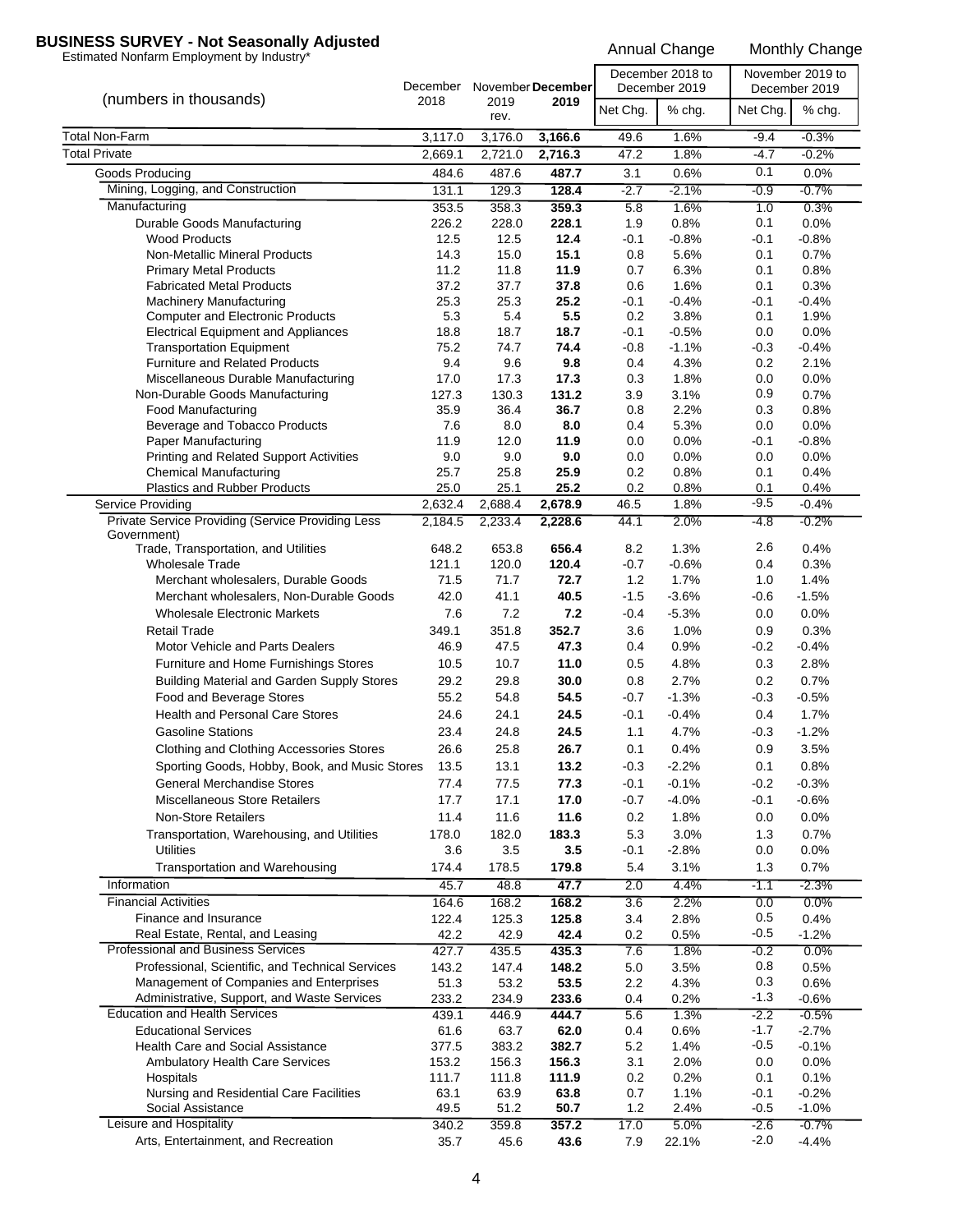| Accommodation and Food Services              | 304.5 | 314.2 | 313.6 | 9.1    | 3.0%    | $-0.6$ | $-0.2%$ |
|----------------------------------------------|-------|-------|-------|--------|---------|--------|---------|
| Accommodation                                | 39.4  | 40.6  | 41.0  | 1.6    | 4.1%    | 0.4    | 1.0%    |
| Food Services and Drinking Places            | 265.1 | 273.6 | 272.6 | 7.5    | 2.8%    | $-1.0$ | $-0.4%$ |
| <b>Other Services</b>                        | 119.0 | 120.4 | 119.1 | 0.1    | 0.1%    | -1.3   | $-1.1%$ |
| Government                                   | 447.9 | 455.0 | 450.3 | 2.4    | 0.5%    | -4.7   | $-1.0%$ |
| <b>Federal Government</b>                    | 50.2  | 50.5  | 50.4  | 0.2    | 0.4%    | -0.1   | $-0.2%$ |
| <b>State Government</b>                      | 101.0 | 105.8 | 100.6 | $-0.4$ | $-0.4%$ | $-5.2$ | $-4.9%$ |
| <b>State Government Educational Services</b> | 59.5  | 64.2  | 59.0  | $-0.5$ | $-0.8%$ | $-5.2$ | $-8.1%$ |
| State Government Excluding Education         | 41.5  | 41.6  | 41.6  | 0.1    | 0.2%    | 0.0    | $0.0\%$ |
| Local Government                             | 296.7 | 298.7 | 299.3 | 2.6    | 0.9%    | 0.6    | 0.2%    |
| Local Government Educational Services        | 149.4 | 149.8 | 150.5 | 1.1    | 0.7%    | 0.7    | 0.5%    |
| Local Government Excluding Education         | 147.3 | 148.9 | 148.8 | 1.5    | 1.0%    | $-0.1$ | $-0.1%$ |

\* Estimates include all full- and part-time nonagricultural wage and salary employees who worked during, or received pay for, any part of the pay period which include the 12th of the month. This is a count of jobs by place of work. Agricultural workers, proprietors, self-employed persons, workers in private households, and unpaid family workers are excluded.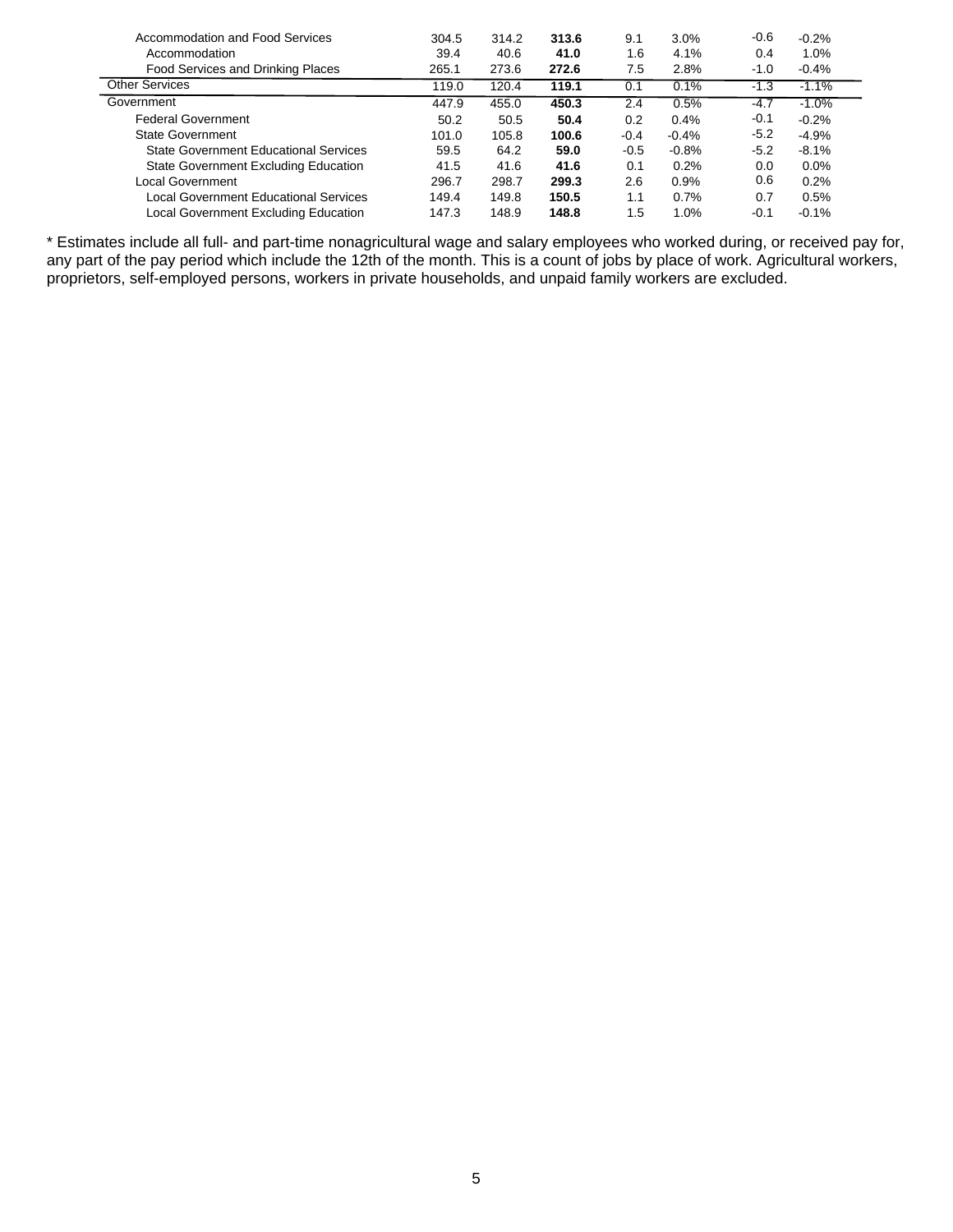## **Unemployment Rates, 2008-2019**

| U.S. & Tennessee, Seasonally Adjusted & Not Seasonally Adjusted |  |  |
|-----------------------------------------------------------------|--|--|
|-----------------------------------------------------------------|--|--|

|     | 2008          |                      |               |                       | 2009          |                      |               | 2010                  |               |                      |               | 2011                 |               |                      |               |                      |
|-----|---------------|----------------------|---------------|-----------------------|---------------|----------------------|---------------|-----------------------|---------------|----------------------|---------------|----------------------|---------------|----------------------|---------------|----------------------|
|     | U.S.          |                      | TN            |                       |               | U.S.<br>ΤN           |               |                       | U.S.          | ΤN                   |               |                      | U.S.          |                      | ΤN            |                      |
|     | Seas.<br>Adj. | Not<br>Seas.<br>Adj. | Seas.<br>Adj. | Not.<br>Seas.<br>Adj. | Seas.<br>Adj. | Not<br>Seas.<br>Adj. | Seas.<br>Adj. | Not.<br>Seas.<br>Adj. | Seas.<br>Adj. | Not<br>Seas.<br>Adj. | Seas.<br>Adj. | Not<br>Seas.<br>Adj. | Seas.<br>Adj. | Not<br>Seas.<br>Adj. | Seas.<br>Adj. | Not<br>Seas.<br>Adj. |
| Jan | 5.0           | 5.4                  | $5.4*$        | $5.9*$                | 7.8           | 8.5                  | $9.1*$        | $9.8*$                | 9.8           | 10.6                 | $10.4*$       | $11.2*$              | 9.1           | 9.8                  | $9.5*$        | $10.1*$              |
| Feb | 4.9           | 5.2                  | $5.5*$        | $5.8*$                | 8.3           | 8.9                  | $9.8*$        | $10.5*$               | 9.8           | 10.4                 | $10.3*$       | $10.8*$              | 9.0           | 9.5                  | $9.4*$        | $9.8*$               |
| Mar | 5.1           | 5.2                  | $5.6*$        | $5.9*$                | 8.7           | 9.0                  | $10.3*$       | $10.9*$               | 9.9           | 10.2                 | $10.1*$       | $10.6*$              | 9.0           | 9.2                  | $9.3*$        | $9.5*$               |
| Apr | 5.0           | 4.8                  | $5.8*$        | $5.3*$                | 9.0           | 8.6                  | $10.6*$       | $10.2*$               | 9.9           | 9.5                  | 9.8           | $9.6*$               | 9.1           | 8.7                  | $9.2*$        | $9.0*$               |
| May | 5.4           | 5.2                  | $6.1*$        | $6.1*$                | 9.4           | 9.1                  | $10.8*$       | $10.6*$               | 9.6           | 9.3                  | $9.6 -$       | $9.3 -$              | 9.0           | 8.7                  | $9.2*$        | $8.9*$               |
| Jun | 5.6           | 5.7                  | $6.4*$        | $6.8*$                | 9.5           | 9.7                  | $10.9*$       | $11.3*$               | 9.4           | 9.6                  | 9.3           | 9.5                  | 9.1           | 9.3                  | $9.1 -$       | $9.6*$               |
| Jul | 5.8           | 6.0                  | $6.7*$        | $7.0*$                | 9.5           | 9.7                  | $10.8*$       | $11.0*$               | 9.4           | 9.7                  | 9.2           | 9.3                  | 9.0           | 9.3                  | $9.1*$        | 9.1                  |
| Aug | 6.1           | 6.1                  | $6.9*$        | $7.0*$                | 9.6           | 9.6                  | $10.8*$       | $10.7*$               | 9.5           | 9.5                  | 9.2           | 9.3                  | 9.0           | 9.1                  | $9.0 -$       | $9.1 -$              |
| Sep | 6.1           | 6.0                  | $7.2*$        | $6.9*$                | 9.8           | 9.5                  | $10.7*$       | $10.4*$               | 9.5           | 9.2                  | 9.3           | 9.0                  | 9.0           | 8.8                  | 8.8           | $8.9*$               |
| Oct | 6.5           | 6.1                  | $7.5*$        | $6.9*$                | 10.0          | 9.5                  | $10.6*$       | $10.2*$               | 9.4           | 9.0                  | $9.4 -$       | $9.0 -$              | 8.8           | 8.5                  | 8.6           | 8.3                  |
| Nov | 6.8           | 6.5                  | $7.9*$        | $7.2*$                | 9.9           | 9.4                  | $10.6*$       | $9.9*$                | 9.8           | 9.3                  | 9.5           | $9.3 -$              | 8.6           | 8.2                  | 8.3           | 7.8                  |
| Dec | 7.3           | 7.1                  | $8.5*$        | $8.1*$                | 9.9           | 9.7                  | $10.5*$       | $10.3*$               | 9.3           | 9.1                  | $9.5*$        | $9.2*$               | 8.5           | 8.3                  | 8.1           | 7.8                  |
| Avg |               | 5.8                  |               | $6.6*$                |               | 9.3                  |               | $10.5*$               |               | 9.6                  |               | $9.7*$               |               | 8.9                  |               | $9.0*$               |

|     | 2012          |                      |               |                      |               | 2013                 |               |                      | 2014          |                      |               |                      | 2015          |                      |               |                      |
|-----|---------------|----------------------|---------------|----------------------|---------------|----------------------|---------------|----------------------|---------------|----------------------|---------------|----------------------|---------------|----------------------|---------------|----------------------|
|     | U.S.          |                      | ΤN            |                      | U.S.<br>TN    |                      | U.S.          |                      |               | ΤN                   |               | U.S.                 |               | ΤN                   |               |                      |
|     | Seas.<br>Adj. | Not<br>Seas.<br>Adj. | Seas.<br>Adj. | Not<br>Seas.<br>Adj. | Seas.<br>Adj. | Not<br>Seas.<br>Adj. | Seas.<br>Adj. | Not<br>Seas.<br>Adj. | Seas.<br>Adj. | Not<br>Seas.<br>Adj. | Seas.<br>Adj. | Not<br>Seas.<br>Adj. | Seas.<br>Adj. | Not<br>Seas.<br>Adj. | Seas.<br>Adj. | Not<br>Seas.<br>Adj. |
| Jan | 8.3           | 8.8                  | 7.9           | 8.3                  | 8.0           | 8.5                  | 7.9           | $8.7*$               | 6.6           | 7.0                  | $6.8*$        | 6.9                  | 5.7           | 6.1                  | $6.2*$        | $6.7*$               |
| Feb | 8.3           | 8.7                  | 7.8           | 8.2                  | 7.7           | 8.1                  | $8.0*$        | $8.2*$               | 6.7           | 7.0                  | $6.7 -$       | 6.9                  | 5.5           | 5.8                  | $6.1*$        | $6.2*$               |
| Mar | 8.2           | 8.4                  | 7.8           | 7.9                  | 7.5           | 7.6                  | $8.1*$        | $8.0*$               | 6.7           | 6.8                  | 6.6           | $6.9*$               | 5.4           | 5.6                  | $6.0*$        | $5.9*$               |
| Apr | 8.2           | 7.7                  | 7.9           | 7.3                  | 7.6           | 7.1                  | $8.0*$        | $7.5*$               | 6.2           | 5.9                  | $6.6*$        | $5.9 -$              | 5.4           | 5.1                  | $5.9*$        | $5.3*$               |
| May | 8.2           | 7.9                  | 7.9           | 7.7                  | 7.5           | 7.3                  | $8.0*$        | $7.7*$               | 6.3           | 6.1                  | $6.7*$        | $6.3*$               | 5.6           | 5.3                  | $5.8*$        | $5.6*$               |
| Jun | 8.2           | 8.4                  | 8.0           | $8.5*$               | 7.5           | 7.8                  | $7.9*$        | $8.5*$               | 6.1           | 6.3                  | $6.7*$        | $7.0*$               | 5.3           | 5.5                  | $5.7*$        | $6.2*$               |
| Jul | 8.2           | 8.6                  | 7.9           | 8.5                  | 7.3           | 7.7                  | $7.8*$        | $8.1*$               | 6.2           | 6.5                  | $6.7*$        | $7.3*$               | 5.2           | 5.6                  | $5.6*$        | $6.0*$               |
| Aug | 8.1           | 8.2                  | 7.8           | 8.1                  | 7.2           | 7.3                  | $7.8*$        | $7.8*$               | 6.1           | 6.3                  | $6.6*$        | $7.0*$               | 5.1           | 5.2                  | $5.5*$        | $5.5*$               |
| Sep | 7.8           | 7.6                  | 7.7           | 7.4                  | 7.2           | 7.0                  | $7.6*$        | $7.5*$               | 5.9           | 5.7                  | $6.6*$        | $6.5*$               | 5.0           | 4.9                  | $5.3*$        | $5.3*$               |
| Oct | 7.8           | 7.5                  | 7.7           | 7.4                  | 7.2           | 7.0                  | $7.4*$        | $7.6*$               | 5.7           | 5.5                  | $6.5*$        | $6.2*$               | 5.0           | 4.8                  | $5.2*$        | $5.1*$               |
| Nov | 7.7           | 7.4                  | $7.7 -$       | 7.1                  | 6.9           | 6.6                  | $7.2*$        | $7.0*$               | 5.8           | 5.5                  | $6.4*$        | $6.2*$               | 5.1           | 4.8                  | 5.0           | $4.9*$               |
| Dec | 7.9           | 7.6                  | 7.8           | $7.7*$               | 6.7           | 6.5                  | $7.1*$        | $6.8*$               | 5.6           | 5.4                  | $6.3*$        | $5.9*$               | 5.0           | 4.8                  | 4.9           | 4.7                  |
| Avg |               | 8.1                  |               | 7.8                  |               | 7.4                  |               | $7.8*$               |               | 6.2                  |               | $6.6*$               |               | 5.3                  |               | $5.6*$               |

|     | 2016          |                      |               |                      | 2017          |                      |               | 2018                 |               |                      |               | 2019                 |               |                      |               |                      |  |    |
|-----|---------------|----------------------|---------------|----------------------|---------------|----------------------|---------------|----------------------|---------------|----------------------|---------------|----------------------|---------------|----------------------|---------------|----------------------|--|----|
|     | U.S.          |                      |               |                      | ΤN            |                      | U.S.          |                      |               | ΤN                   | U.S.          |                      | ΤN            |                      | U.S.          |                      |  | ΤN |
|     | Seas.<br>Adj. | Not<br>Seas.<br>Adj. | Seas.<br>Adj. | Not<br>Seas.<br>Adj. | Seas.<br>Adj. | Not<br>Seas.<br>Adj. | Seas.<br>Adj. | Not<br>Seas.<br>Adj. | Seas.<br>Adj. | Not<br>Seas.<br>Adj. | Seas.<br>Adj. | Not<br>Seas.<br>Adj. | Seas.<br>Adj. | Not<br>Seas.<br>Adj. | Seas.<br>Adj. | Not<br>Seas.<br>Adj. |  |    |
| Jan | 4.9           | 5.3                  | 4.8           | 5.0                  | 4.7           | 5.1                  | 4.5           | 5.0                  | 4.1           | 4.5                  | 3.6           | 4.0                  | 4.0           | 4.4                  | 3.3           | 3.7                  |  |    |
| Feb | 4.9           | 5.2                  | 4.7           | 4.7                  | 4.7           | 4.9                  | 4.3           | 4.5                  | 4.1           | 4.4                  | 3.6           | 3.8                  | 3.8           | 4.1                  | 3.2           | 3.2                  |  |    |
| Mar | 5.0           | 5.1                  | 4.7           | 4.7                  | 4.4           | 4.6                  | 4.1           | 4.1                  | 4.0           | 4.1                  | 3.6           | 3.6                  | 3.8           | 3.9                  | 3.2           | 3.3                  |  |    |
| Apr | 5.0           | 4.7                  | 4.7           | 4.2                  | 4.4           | 4.1                  | 3.9           | 3.3                  | 3.9           | 3.7                  | 3.6           | 3.1                  | 3.6           | 3.3                  | 3.2           | 2.7                  |  |    |
| May | 4.8           | 4.5                  | 4.7           | 4.1                  | 4.4           | 4.1                  | 3.8           | 3.3                  | 3.8           | 3.6                  | 3.6           | 3.1                  | 3.6           | 3.4                  | 3.3           | 3.0                  |  |    |
| Jun | 4.9           | 5.1                  | 4.7           | $5.2*$               | 4.3           | 4.5                  | 3.6           | 4.1                  | 4.0           | 4.2                  | 3.6           | 4.1                  | 3.7           | 3.8                  | 3.4           | $4.0*$               |  |    |
| Jul | 4.8           | 5.1                  | $4.8 -$       | $5.1 -$              | 4.3           | 4.6                  | 3.5           | 3.9                  | 3.8           | 4.1                  | 3.5           | 3.9                  | 3.7           | 4.0                  | 3.5           | $4.3*$               |  |    |
| Aug | 4.9           | 5.0                  | 4.8           | $5.0 -$              | 4.4           | 4.5                  | 3.5           | 3.7                  | 3.8           | 3.9                  | 3.5           | 3.7                  | 3.7           | 3.8                  | 3.5           | 3.4                  |  |    |
| Sep | 5.0           | 4.8                  | 4.8           | $4.9*$               | 4.2           | 4.1                  | 3.4           | 3.4                  | 3.7           | 3.6                  | 3.4           | 3.3                  | 3.5           | 3.3                  | 3.4           | 3.1                  |  |    |
| Oct | 4.9           | 4.7                  | 4.8           | $4.7 -$              | 4.1           | 3.9                  | 3.4           | 3.3                  | 3.8           | 3.5                  | 3.3           | 3.3                  | 3.6           | 3.3                  | 3.4           | 3.2                  |  |    |
| Nov | 4.7           | 4.4                  | $4.7 -$       | $4.4 -$              | 4.2           | 3.9                  | 3.5           | 3.3                  | 3.7           | 3.5                  | 3.3           | 3.0                  | 3.5           | 3.3                  | 3.3           | 3.1                  |  |    |
| Dec | 4.7           | 4.5                  | 4.6           | 4.4                  | 4.1           | 3.9                  | 3.5           | 3.3                  | 3.9           | 3.7                  | 3.3           | 3.0                  | 3.5           | 3.4                  | 3.3           | 3.1                  |  |    |
| Avg |               | 4.9                  |               | 4.7                  |               | 4.4                  |               | 3.8                  |               | 3.9                  |               | 3.5                  |               |                      |               |                      |  |    |

\* Designates when Tennessee's unemployment rate is greater than the U.S. rate

- Designates when Tennessee's unemployment rate is equal to the U.S. rate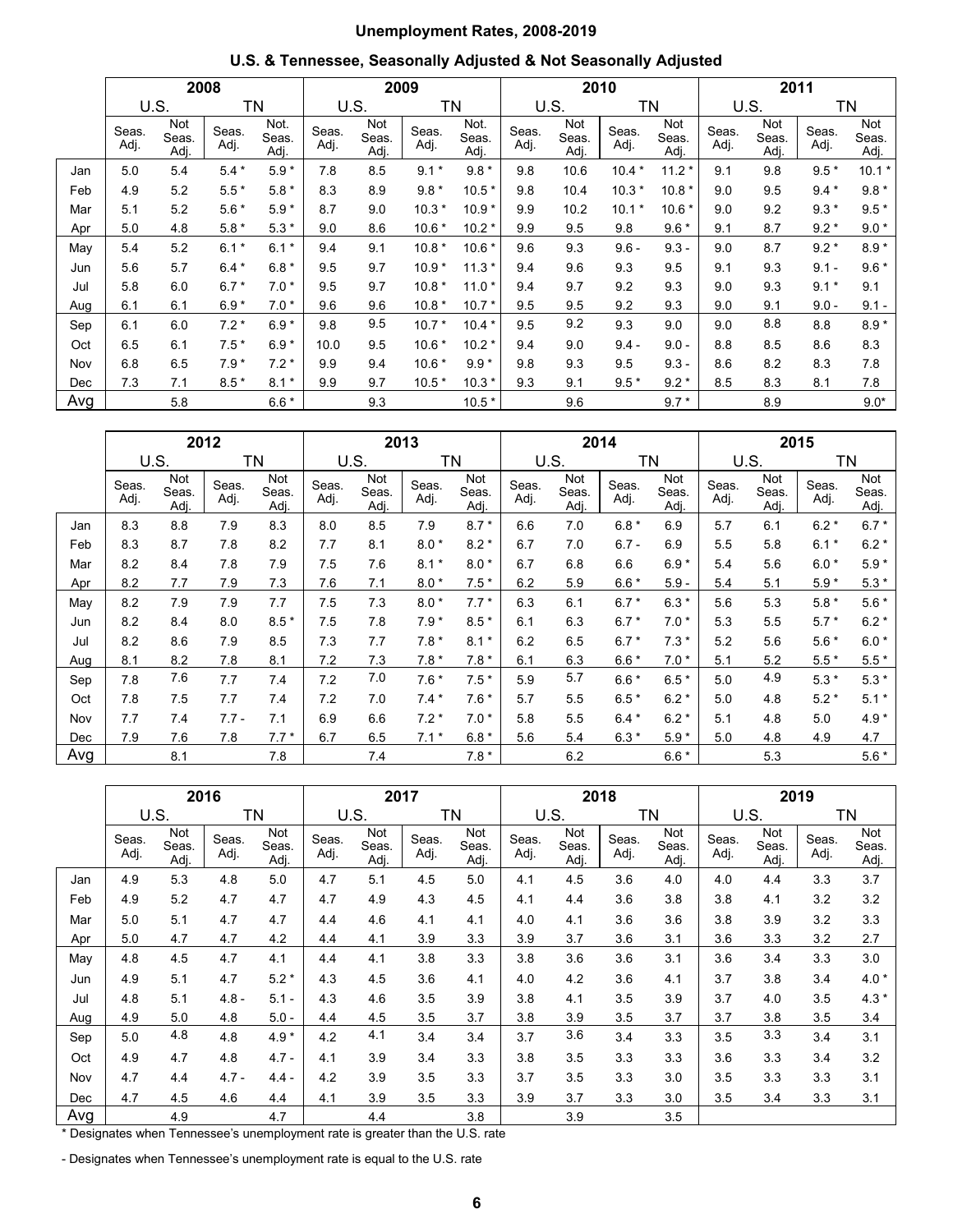|                          |                  | Average Weekly Earning |                  |                  | Average Weekly Hours |                  | Average Hourly Earning |                  |                  |  |
|--------------------------|------------------|------------------------|------------------|------------------|----------------------|------------------|------------------------|------------------|------------------|--|
|                          | December<br>2018 | November<br>2019       | December<br>2019 | December<br>2018 | November<br>2019     | December<br>2019 | December<br>2018       | November<br>2019 | December<br>2019 |  |
| <b>Manufacturing</b>     | \$836.09         | \$856.24               | \$870.68         | 41.7             | 42.2                 | 41.9             | \$20.05                | \$20.29          | \$20.78          |  |
| <b>Durable Goods</b>     | \$865.28         | \$906.05               | \$919.34         | 41.5             | 42.9                 | 42.8             | \$20.85                | \$21.12          | \$21.48          |  |
| <b>Non-Durable Goods</b> | \$788.53         | \$771.21               | \$789.42         | 42.1             | 41.0                 | 40.4             | \$18.73                | \$18.81          | \$19.54          |  |

#### **HOURS AND EARNINGS OF PRODUCTION WORKERS**

#### **HOURS AND EARNINGS OF PRODUCTION WORKERS - ALL MANUFACTURING**

(ranked November 2019 preliminary average weekly earnings; December 2019 will be available later this month)

|                       |                  | Average Weekly Earning |                   |                  | Average Weekly Hours |                   | Average Hourly Earning |                  |                   |  |
|-----------------------|------------------|------------------------|-------------------|------------------|----------------------|-------------------|------------------------|------------------|-------------------|--|
|                       | November<br>2018 | November<br>2019       | Percent<br>Change | November<br>2018 | November<br>2019     | Percent<br>Change | November<br>2018       | November<br>2019 | Percent<br>Change |  |
| <b>FLORIDA</b>        | \$952.63         | \$1014.16              | 6.5%              | 43.40            | 42.90                | $-1.2%$           | \$21.95                | \$23.64          | 7.7%              |  |
| <b>KENTUCKY</b>       | \$903.80         | \$921.48               | 2.0%              | 44.50            | 43.10                | $-3.1%$           | \$20.31                | \$21.38          | 5.3%              |  |
| <b>SOUTH CAROLINA</b> | \$866.80         | \$889.57               | 2.6%              | 43.80            | 42.30                | $-3.4%$           | \$19.79                | \$21.03          | 6.3%              |  |
| <b>ALABAMA</b>        | \$903.61         | \$873.48               | $-3.3%$           | 44.10            | 43.50                | $-1.4%$           | \$20.49                | \$20.08          | $-2.0%$           |  |
| <b>MISSISSIPPI</b>    | \$850.16         | \$866.47               | 1.9%              | 40.60            | 41.30                | 1.7%              | \$20.94                | \$20.98          | 0.2%              |  |
| <b>TENNESSEE</b>      | \$847.17         | \$854.63               | 0.9%              | 42.70            | 42.10                | $-1.4%$           | \$19.84                | \$20.30          | 2.3%              |  |
| <b>GEORGIA</b>        | \$830.93         | \$847.45               | 2.0%              | 43.30            | 42.50                | $-1.8%$           | \$19.19                | \$19.94          | 3.9%              |  |
| <b>VIRGINIA</b>       | \$802.27         | \$774.33               | $-3.5%$           | 41.10            | 40.10                | $-2.4%$           | \$19.52                | \$19.31          | $-1.1%$           |  |
| <b>ARKANSAS</b>       | \$759.48         | \$765.97               | 0.9%              | 42.10            | 40.70                | $-3.3%$           | \$18.04                | \$18.82          | 4.3%              |  |
| <b>NORTH CAROLINA</b> | \$782.00         | \$763.64               | $-2.3%$           | 42.50            | 41.30                | $-2.8%$           | \$18.40                | \$18.49          | 0.5%              |  |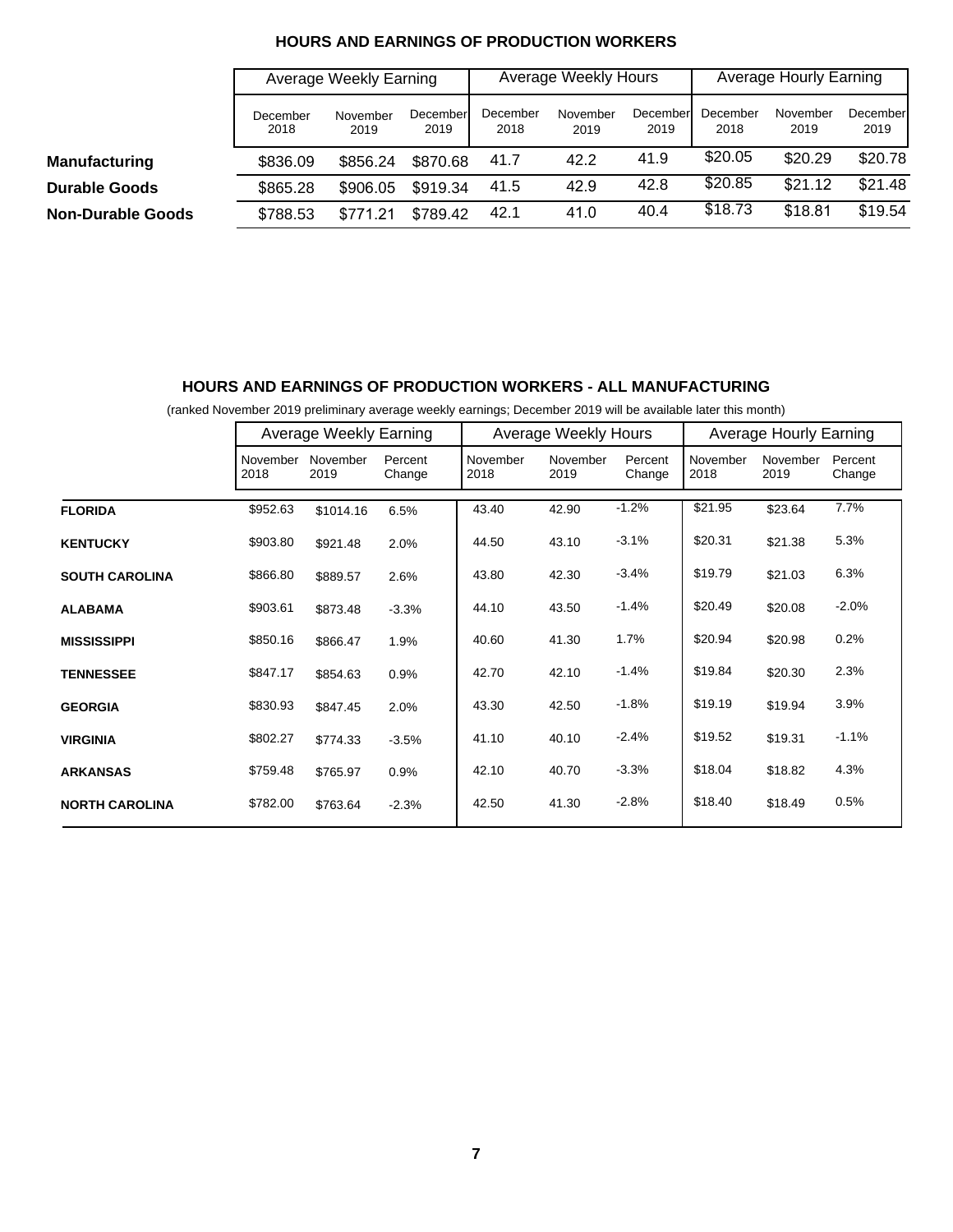



8